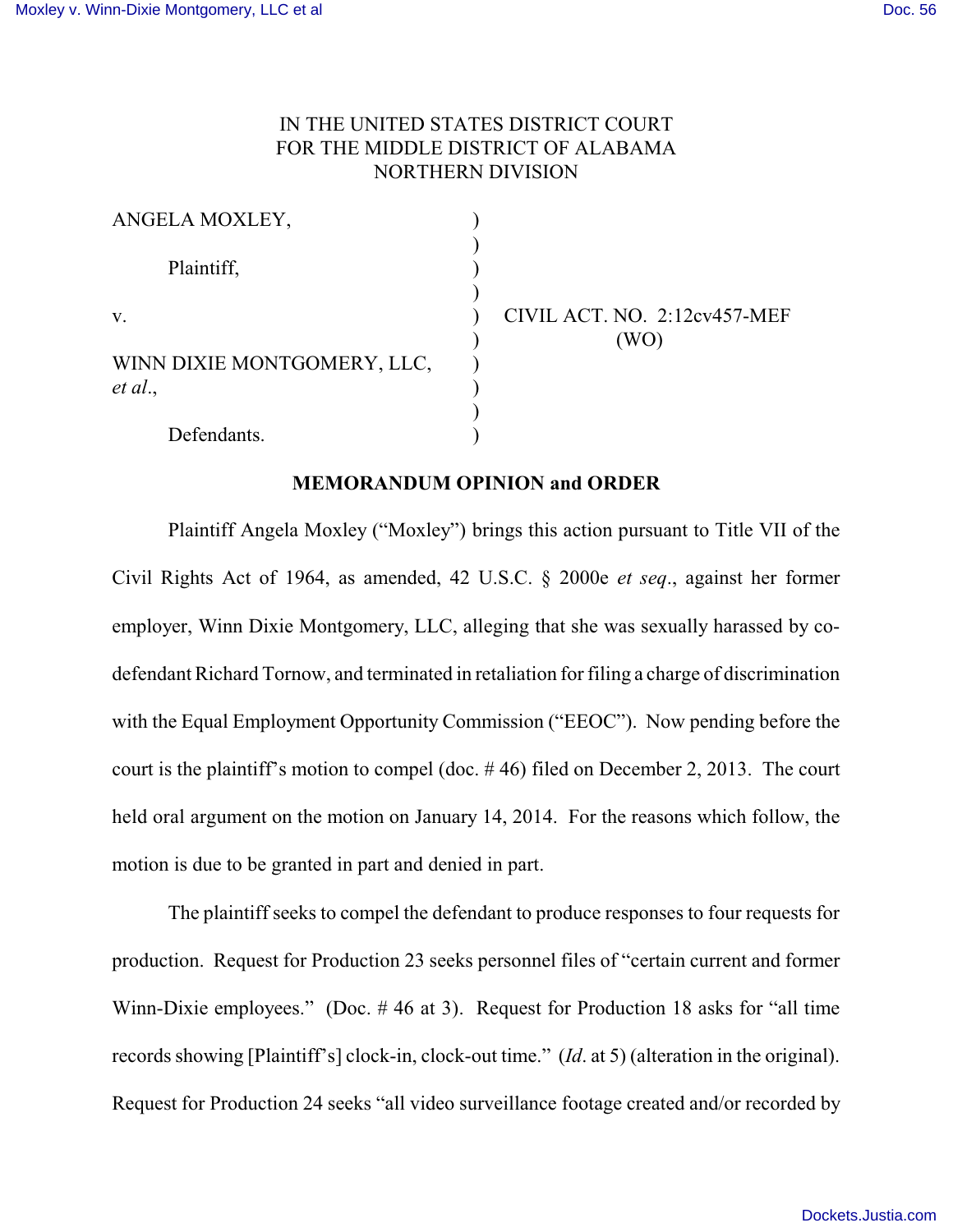Winn-Dixie's video surveillance system during the periods of July 7, 2011 through July 20, 2011." (*Id*. at 7). In Request 25, pursuant to FED.R.CIV.P. 34(a)(2), Moxley seeks entry to Winn-Dixie store 451 to inspect and photograph areas relevant to her claims. (*Id*. at 9-10). Defendant Winn Dixie opposed the plaintiff's requests as "overbroad, unduly burdensome, seek[ing] irrelevant documents and private information concerning non-party employees." (Doc.  $#49$ ).

Prior to oral argument on the motion to compel, the parties resolved Request 23 related to personnel files of Winn Dixie's employees, and Request 18 related to Moxley's time clock records. The defendant agrees to produce certain disciplinary records of its employees and specific time clock records of Moxley's limited to 2010 and 2011. Consequently, the motion to compel regarding these requests will be denied as moot. Winn Dixie also agrees to produce the personnel files of Richard Tornow and Bryan Howard pursuant to a protective order.<sup>1</sup> The motion to compel the production of Tornow and Howard's personnel files will be granted subject to the entry of a protective order. The parties were unable to reach an agreement regarding the video surveillance and the inspection of the Winn Dixie store at issue.

It became clear at oral argument that the dispute regarding the video surveillance stems from a disagreement about the existence of a 34 minute video clip allegedly viewed by Winn Dixie's corporate representative. Counsel for Winn Dixie represented to the court

 $\frac{1}{1}$  The parties are DIRECTED to file a motion for a protective order with the proposed protective order attached no later than January 24, 2014.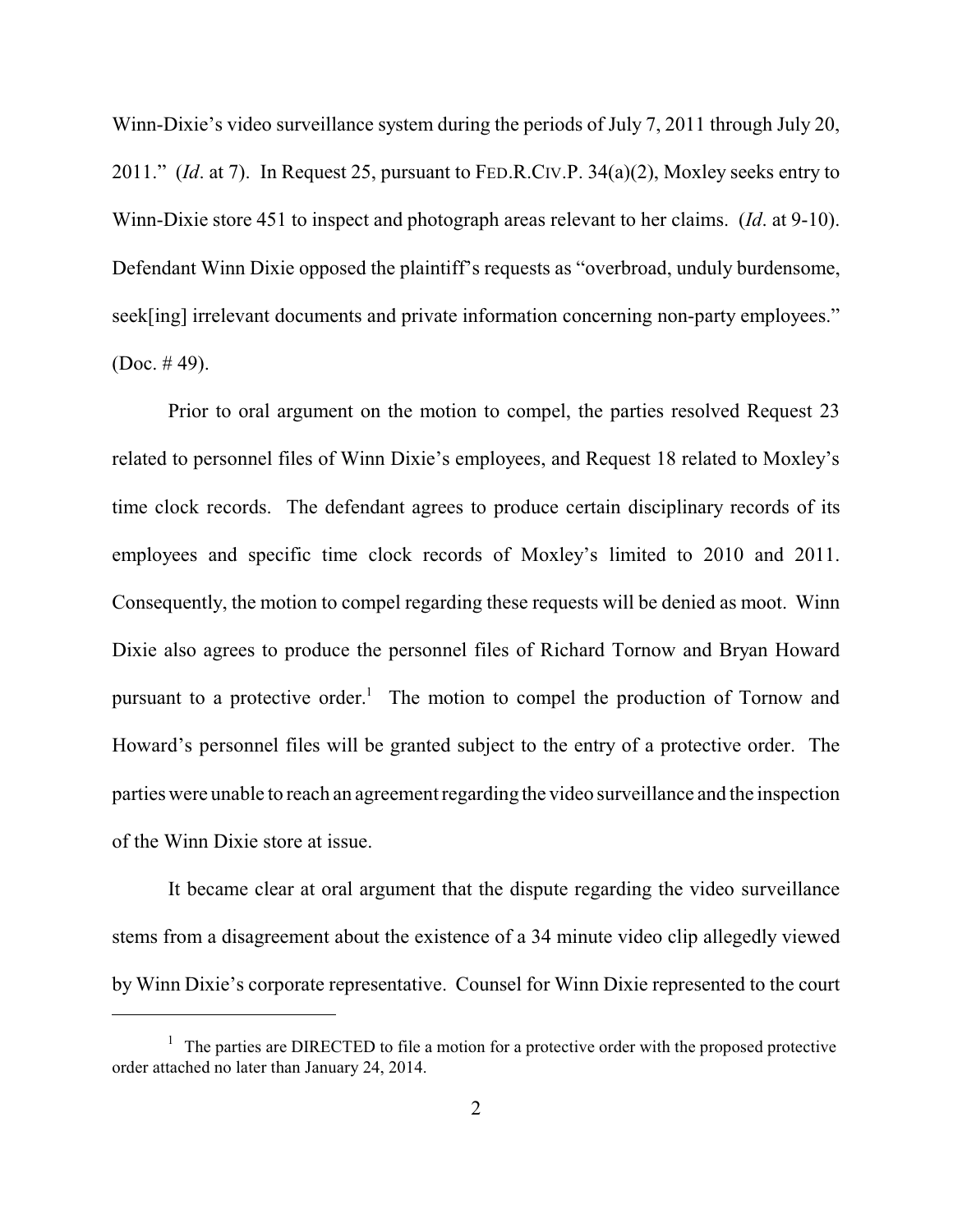that this videotape does not exist and that Winn Dixie has produced all video surveillance in its possession.<sup>2</sup> The defendant cannot produce something that does not exist. The motion to compel the production of video surveillance will be denied.

Finally, the plaintiff seeks to inspect and photograph Winn Dixie store 451. The defendant objects because, according to Winn Dixie, an inspection that includes photographing areas will be disruptive to its employees and customers. The court will exercise its authority to control discovery, *see Josendis v. Wall to Wall Residence Repairs, Inc.*, 662 F.3d 1292, 1307 (11th Cir. 2011), and will permit the plaintiff to inspect and photograph the following areas to include the immediate surrounding areas of the time clock, the plaintiff's office, the break room and any areas where the alleged sexual harassment took place. The defendant agrees to provide the plaintiff with a diagram of the store that includes the location of all video cameras pursuant to the entry of a protective order. Accordingly, it is

ORDERED as follows that:

1. The motion to compel responses to request for production 23 related to certain disciplinary records of Winn Dixie's employees, and request for production 18 related to Moxley's time clock records limited to 2010 and 2011 be and are hereby DENIED as moot.

2. The motion to compel Winn Dixie to produce the personnel files of Richard Tornow and Bryan Howard be and is hereby GRANTED, subject to the entry of a protective

 $\mu$  At oral argument, the court reminded counsel of her obligation to formally reply to the plaintiff's request.